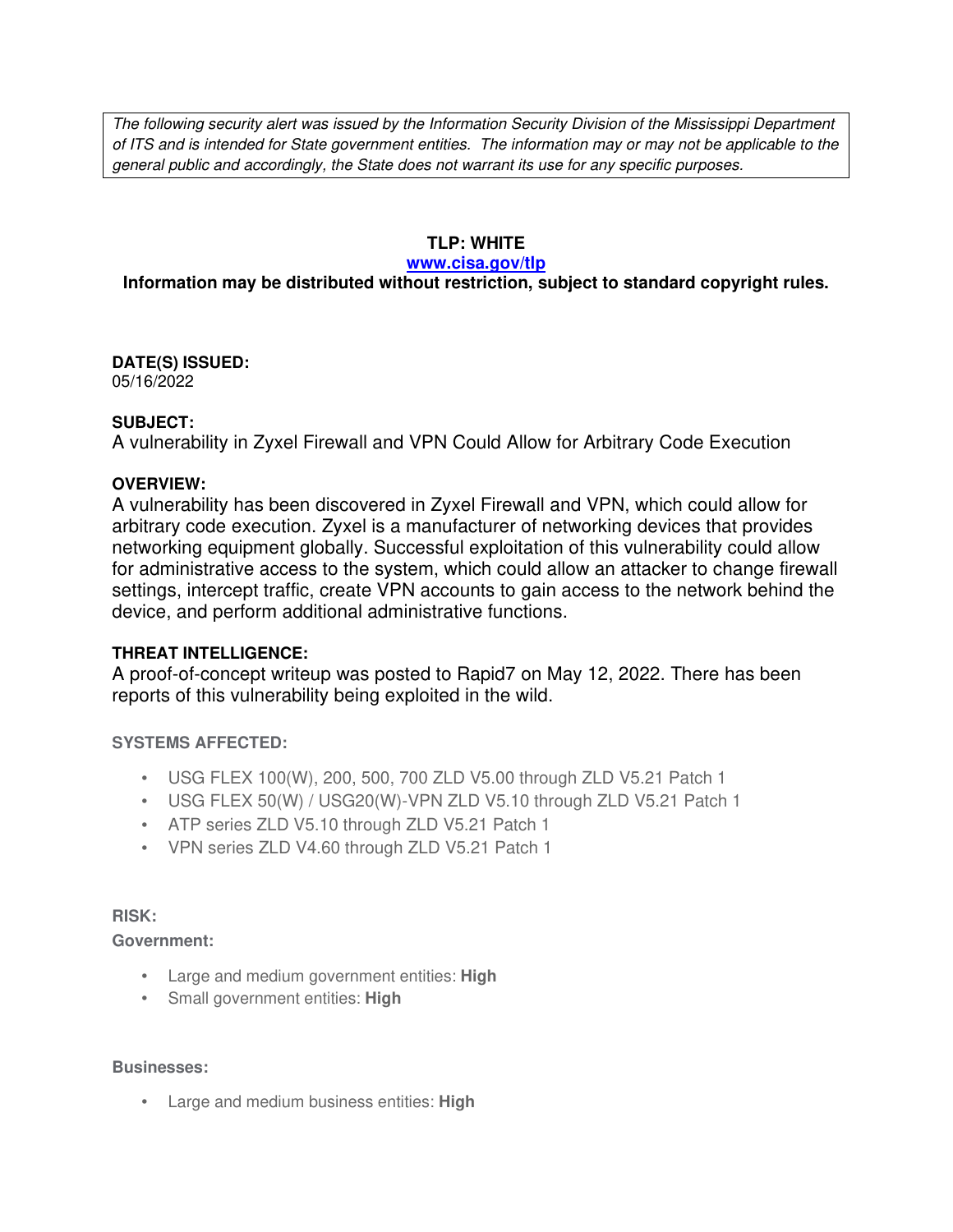• Small business entities: **High**

#### **Home users: Low**

## **TECHNICAL SUMMARY:**

A vulnerability has been discovered in Zyxel Firewall and VPN, which could allow for arbitrary code execution. This vulnerability exists in the CGI program of some firewall versions which could allow an attacker to modify specific files and then execute some OS commands on a vulnerable device. The accounts login name executing commands is "nobody". Successful exploitation of this vulnerability could allow for arbitrary code execution in the context of the nobody user. An attacker could then install programs; view, change, or delete data; or create new accounts with full user rights.

## **Tactic:** Initial Access (TA0001)

# **Technique:** Exploit Public-Facing Application (T1190)

## **RECOMMENDATIONS:**

## We recommend the following actions be taken:

- Apply appropriate updates provided by Zyxel to vulnerable systems, immediately after appropriate testing. (M1051: Update Software)
	- o **Safeguard 7.1: Establish and Maintain a Vulnerability Management Process**: Establish and maintain a documented vulnerability management process for enterprise assets. Review and update documentation annually, or when significant enterprise changes occur that could impact this Safeguard.
	- o **Safeguard 7.4: Perform Automated Application Patch Management:** Perform application updates on enterprise assets through automated patch management on a monthly, or more frequent, basis.
	- o **Safeguard 7.5: Perform Automated Vulnerability Scans of Internal Enterprise Assets:** Perform automated vulnerability scans of internal enterprise assets on a quarterly, or more frequent, basis. Conduct both authenticated and unauthenticated scans, using a SCAP-compliant vulnerability scanning tool.
- Run all software as a non-privilege user (one without administrative privileges) to diminish the effects of a successful attack. (M1026: Privileged Account Management)
	- o **Safeguard 4.7: Manage Default Accounts on Enterprise Assets and Software:** Manage default accounts on enterprise assets and software, such as root, administrator, and other pre-configured vendor accounts. Example implementations can include: disabling default accounts or making them unusable.
	- o **Safeguard 5.4: Restrict Administrator Privileges to Dedicated Administrator Accounts:** Restrict administrator privileges to dedicated administrator accounts on enterprise assets. Conduct general computing activities, such as internet browsing, email, and productivity suite use, from the user's primary, nonprivileged account.